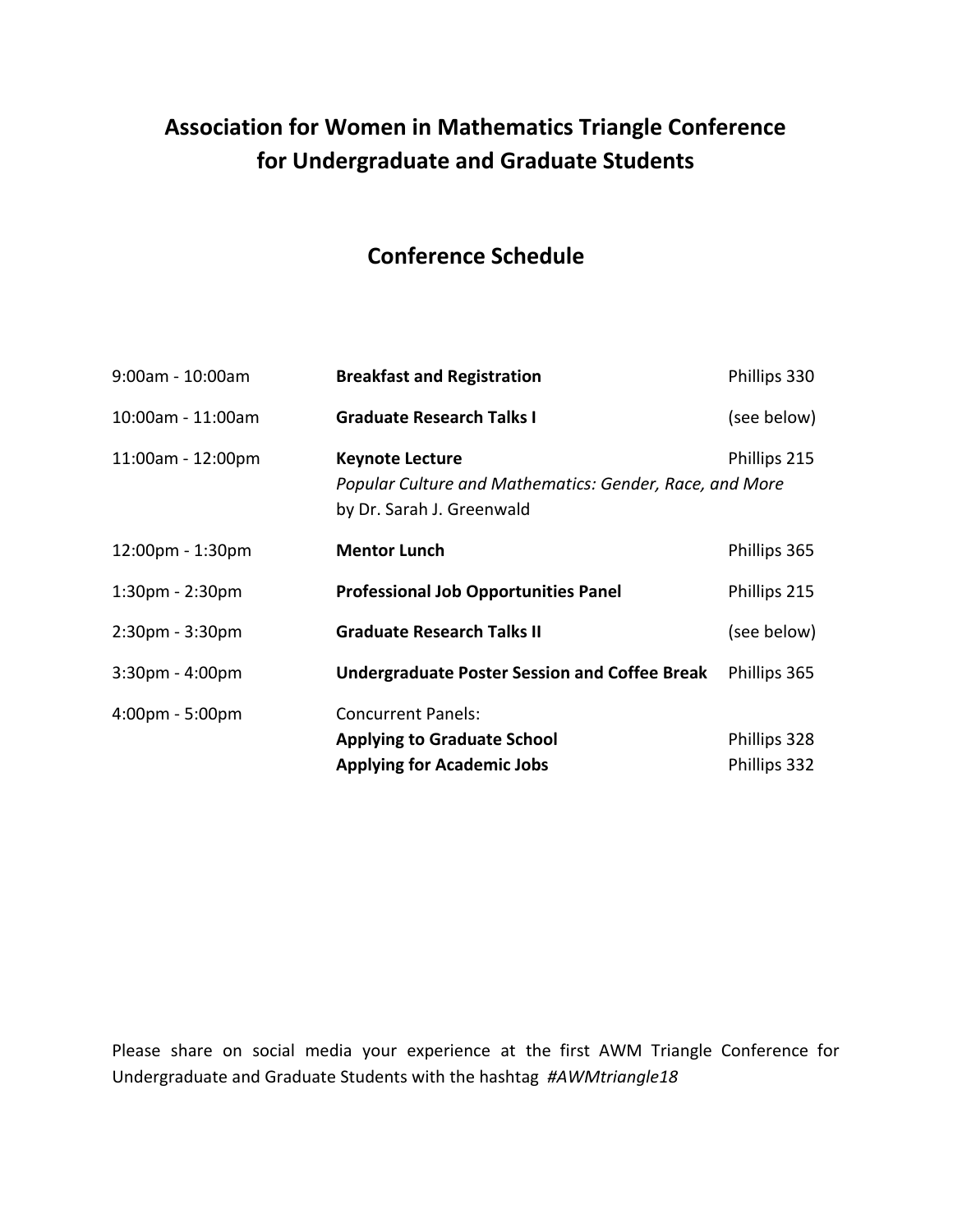## **Graduate Research Talks I**

| Session 1 - Small Scale Fluid Mechanics |                                                                               |                                                                                | Phillips 328 |  |  |
|-----------------------------------------|-------------------------------------------------------------------------------|--------------------------------------------------------------------------------|--------------|--|--|
|                                         | 10:00am - 10:15am                                                             | Sarah Ritchey (Duke University)                                                |              |  |  |
|                                         | Modeling blood flow with the opened immersed interface method                 |                                                                                |              |  |  |
|                                         | 10:20am - 10:35am                                                             | Weifan Liu (Duke University)                                                   |              |  |  |
|                                         |                                                                               | Modeling thin film evolution in response to fluxes                             |              |  |  |
|                                         | 10:40am - 10:55am                                                             | Holly Arrowood (UNC Chapel Hill)                                               |              |  |  |
|                                         | An experimentally-validated first-principles of an oil droplet rising through |                                                                                |              |  |  |
|                                         | sharply-stratified fluid                                                      |                                                                                |              |  |  |
|                                         | Session 2 - Numerical Methods and Data Analysis                               |                                                                                | Phillips 332 |  |  |
|                                         | 10:00am - 10:15am                                                             | Ashleigh Thomas (Duke University)                                              |              |  |  |
|                                         |                                                                               | <b>Topological Feature Extraction for Data Analysis</b>                        |              |  |  |
|                                         | 10:20am - 10:35am                                                             | Yanni Lai (UNC Chapel Hill)                                                    |              |  |  |
|                                         |                                                                               | Multigrid Solver for Steady Stokes System with Variable Density and Viscosity  |              |  |  |
|                                         | 10:40am - 10:55am                                                             | Hayley Guy (NCSU)                                                              |              |  |  |
|                                         |                                                                               | Using active subspaces to model biotransport in tumors with uncertain material |              |  |  |
|                                         | properties                                                                    |                                                                                |              |  |  |
|                                         | Session 3 - Trees and Graphs                                                  |                                                                                | Phillips 367 |  |  |
|                                         | 10:00am - 10:15am                                                             | Ella Pavlechko (NCSU)                                                          |              |  |  |
|                                         |                                                                               | On Determining if Tree-based Networks Contain Fixed Trees                      |              |  |  |
|                                         | 10:20am - 10:35 am                                                            | Ran Huo (Duke University)                                                      |              |  |  |
|                                         | Latent Voter Model on Locally Tree-like Random Graphs                         |                                                                                |              |  |  |
|                                         | 10:40am - 10:55am                                                             | Molly Lynch (NCSU)                                                             |              |  |  |
|                                         | Crystal posets and the weak order                                             |                                                                                |              |  |  |
|                                         | Session 4 - Applications of Pure Mathematics Concepts                         |                                                                                | Phillips 381 |  |  |
|                                         | 10:00am - 10:15am                                                             | Katharine Ahrens (NCSU)                                                        |              |  |  |
|                                         | Lattice-based Cryptography: An Introduction                                   |                                                                                |              |  |  |
|                                         | 10:20am - 10:35 am                                                            | Trinity White (UNC Wilmington)                                                 |              |  |  |
|                                         | <b>Modeling Art in Mathematics</b>                                            |                                                                                |              |  |  |
|                                         |                                                                               |                                                                                |              |  |  |